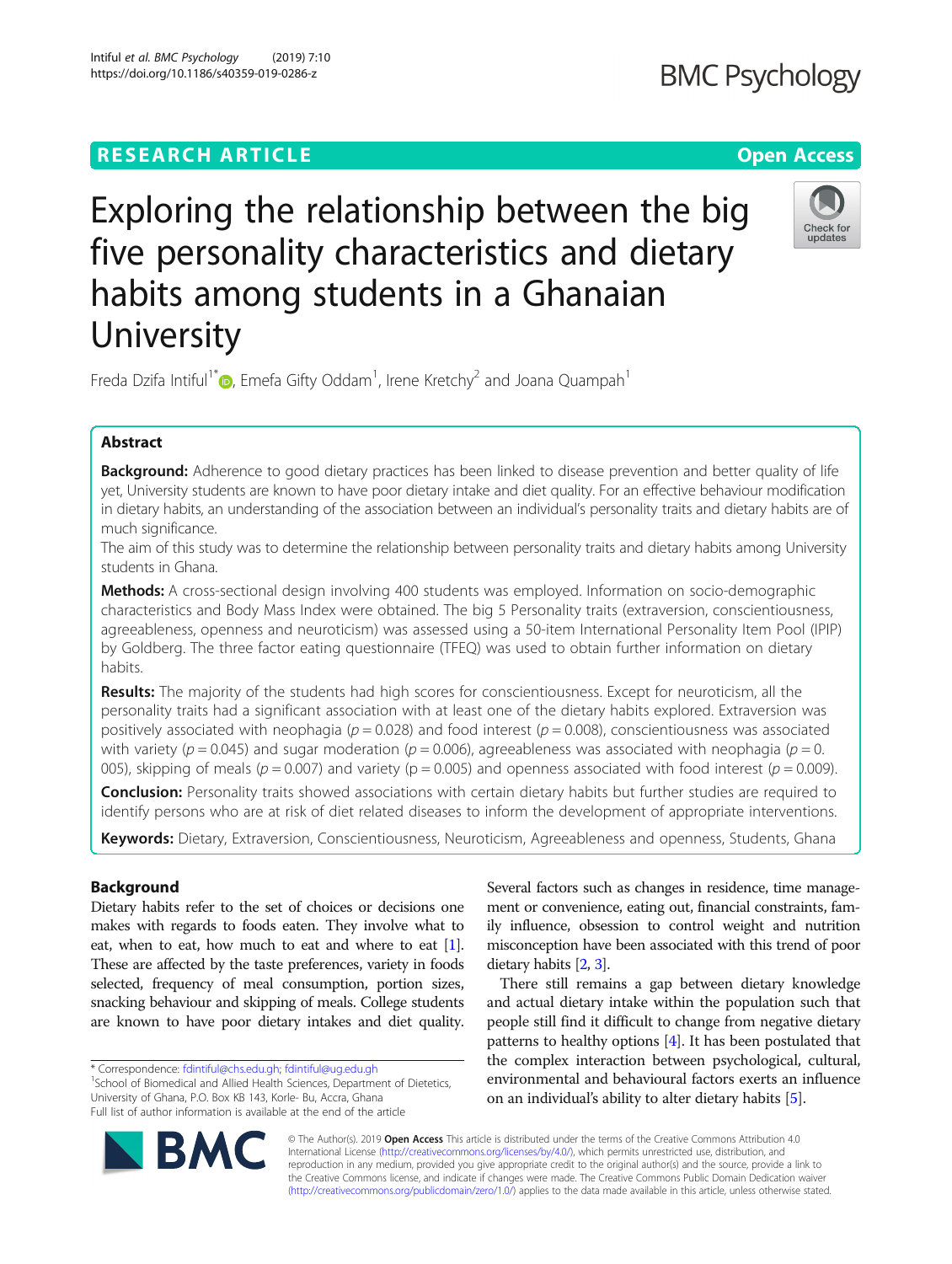Understanding of the association between an individual's personality traits and food habits have been posited to be relevant for an effective behaviour modification in eating habits [[6](#page-5-0)]. Some studies have shown an association between eating disorders, body weight and personality. One of such studies found dietary disinhibition to be strongly associated with adult weight gain. Furthermore, dietary restraints were reported to reduce this effect when dietary disinhibition was high [\[7\]](#page-5-0). Provencher and colleagues also observed various psychological factors to be associated with personality traits and some eating behaviours [\[8](#page-5-0)].

Personality traits are behavioral characteristics that are consistently expressed by a person or the distinct patterns exhibited in behaviour [\[9\]](#page-5-0). Contemporary personality psychologists widely agree that there are five core domains or dimensions of traits that interact to form personality and shape social landscape  $[10]$  $[10]$  $[10]$ . These personality traits are also known as the 'Big 5' or the 'Five Factor Model' personality traits [\[11](#page-5-0)]. The 'Five Factor Model' has been shown to account for different traits in personality without overlapping with other traits and has demonstrated consistency in interviews, self-descriptions and physical observations [\[12](#page-6-0)]. These traits are broadly categorized as extraversion, agreeableness, conscientiousness, neuroticism and openness to experience [[12,](#page-6-0) [13](#page-6-0)]. Certain personality traits have been linked to weight among children. For instance, low conscientiousness and high impulsivity have been associated with high body mass index and unhealthy food choices among children [\[1,](#page-5-0) [14](#page-6-0)]. Furthermore, a positive correlation was observed between psychoticism and unhealthy eating and neuroticism with pickiness and neophobia whereas neuroticism was negatively correlated with healthy eating and health habits [[1](#page-5-0)].

The relationship between psychological factors such as one's emotions or personality trait and how they determine eating habits may still be relevant. In a review, Macht could argue the relationship between emotions and eating habits, positing that emotions could regulate eating, likewise eating may regulate one's emotions [\[15](#page-6-0)]. Also in a more recent article, authors were able to establish that the big five personality traits could be a useful tool in identifying people that may have challenges living with food allergies [[16\]](#page-6-0).

Knowledge of the influence of personality trait on dietary habit is of relevance in health promotion and individualizing dietary health care plan and not a one size fits all approach [[8,](#page-5-0) [17\]](#page-6-0). Individualized interventions take into account demographic characteristics such as sex and age, culture and beliefs, eating practices and in rare circumstances, personality attributes [[18](#page-6-0)]. Some studies have examined the links between personality attributes and eating practices among adolescents and college students [[1](#page-5-0), [18](#page-6-0), [19](#page-6-0)]. Also, the interaction between gender, personality traits and dietary habits is under explored particular in Africa. Elsewhere, some studies have shown males exhibiting poor dietary habits compared to females [\[20,](#page-6-0) [21\]](#page-6-0). There is also evidence establishing the interaction between personality traits, gender and eating habits. Among Norwergian children, girls with lower conscientiousness and higher neurotism were more likely to consume sweet drinks [\[12](#page-6-0)]. Therefore researching into personality traits of college students may provide more insight into the determinants of diet quality [[19](#page-6-0)]. However research in the area of personality traits and diet is highly under explored in Ghana. This study therefore aimed at determining the relationship between personality traits and dietary habits among college students in a Ghanaian tertiary academic institution.

# **Methods**

# Study design and area

The study was a descriptive school-based cross-sectional study conducted among college students at the University of Ghana.

# Study participants and sample size

The study included undergraduate students of the University of Ghana who consented to be part of the study. Respondents included both resident and non-residential students. Pregnant women and students whose anthropometric measurements could not be taken easily were excluded from the study. Based on a 95% Confidence interval, precision of 5, 50% probability and an attrition rate of 4%, a sample size of 403 was obtained but eventually 400 participants consented to be part of the study.

### Sampling

The sampling followed a multistage approach. Students were recruited from the four main colleges in the University i.e. the Colleges of Health, Education, Humanities, and Basic and Applied Sciences. Balloting was used to select two colleges out the total of four. Eight departments were further selected through the same process of balloting from the two schools earlier selected. Students in the departments were randomly selected and then approached to be part of the study.

# Ethical consideration

The study was approved by the School of Biomedical and Allied Health Sciences Ethics and Protocol Review Committee with the code number SBAHS-ET./10,443,580/AA/ 6A/2012–2013. A written informed consent was obtained from each participant before data collection.

# Measurements

Data were obtained using a structured, self-administered questionnaire. Data gathered included socio-demography, body weight, height and Body Mass Index (BMI), following standard procedures. Personality traits were assessed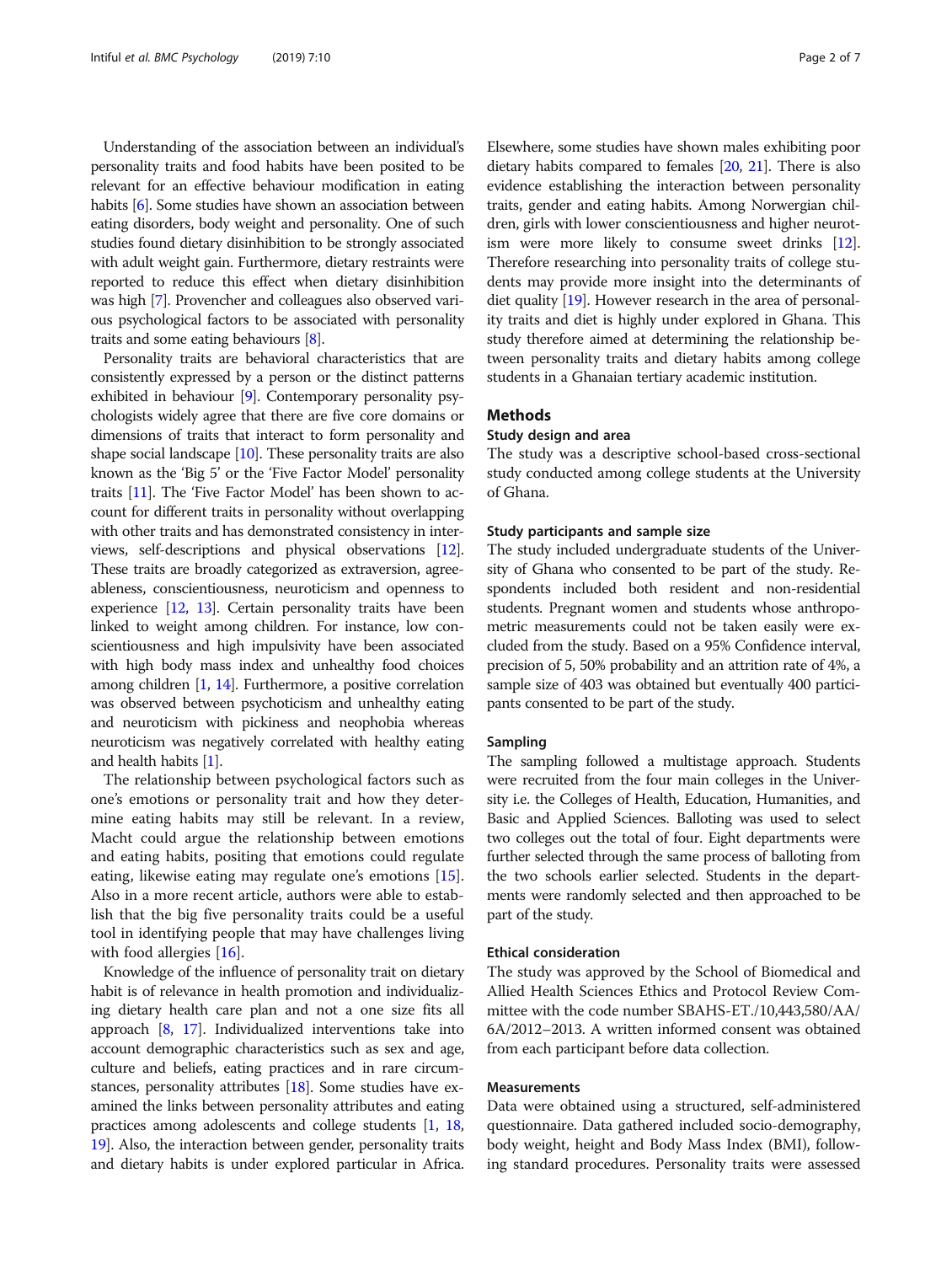using a 50- item International Personality Item Pool –(IPIP) tool [\[22\]](#page-6-0). The 50-item IPIP tool measures the markers of the big five factor structure reported by Goldberg [[23](#page-6-0)]. A "Three-Factor Eating Questionnaire" (TFEQ) was used to assess three aspects of the dietary habits which are Cognitive restraint of food intake involving monitoring and control of food intake and body weight; Disinhibition of control of eating which involves tendency to continue eating even when satiated, hunger or emotional eating i.e. finding solace in food when stressed or reaction to external cues [[24,](#page-6-0) [25](#page-6-0)]. The TFEQ comprised of 18 items. Nine (9) of the items focused the control of food intake and body weight, six (6) concerned with disinhibition of control of eating and the remaining three (3) on emotional eating. Participants had to choose among four responses which appropriately relates to them most. Each of the four (4) responses followed a scoring system. The total score ranged between 18 and 72. The higher the score the more depended upon a particular dietary behaviour.

Additional dietary information was taken using a structured questionnaire which assessed pickiness (being fussy, choosy or selective with regards to food), 'neophagia' (acceptance of new and unusual foods such as foods from other cultures), food interest (having strong liking for food as compared to one who finds having to eat as a bother and would only eat because he/she has to eat), variety seeking, skipping of meals, consumption of fiber, consumption of fruits and vegetables as well as intake of fats, sugar and salt. Students were asked to indicate the strength of their agreement with specific statements pertaining to the dietary habits on a true or false scale which was expanded to definitely true, mostly true, mostly false and definitely false. False for a reversed question was taken as true (compare 'I like to stick to the foods that I know' to 'I enjoy trying new foods'). A number of statements were analyzed (based on this true or false scale) to determine whether or not the respondent was prone to the dietary habit in question.

The International Personality Item Pool (IPIP) is a validated tool for assessing the personality domains of conscientiousness, openness, neuroticism, extraversion and agreeableness [\[17](#page-6-0)]. This comprehensive 50-item self-assessment personality test instrument measures the strength of these five fundamental dimensions of personality. Respondents were given a list of statements concerning their perception of themselves in a variety of situations and were to choose from a scale answers that most closely reflected their attitude by indicating the strength of their agreement with each statement. Although not indicated on the actual survey questionnaire, there were numbers in parentheses after each IPIP scale item indicating the type of personality factor being measured, i.e. (1) Extraversion, (2) Agreeableness, (3) Conscientiousness, (4) Emotional Stability, and (5) Openness, as well as the direction of scoring the scale of 1–5 (i.e. positive or negative). The negatively

keyed items were reverse scored. A sum of all the values of the scale items was obtained to give the total scale score once the numbers were assigned for all of the items. The individual's personality traits of extraversion, openness, neuroticism and conscientiousness were then calculated based on their responses. An individual at or above the fiftieth percentile in a particular trait was considered to be high in that trait. Scores below the fiftieth percentile were considered low. This categorization was done to clearly depict where personality strengths and weaknesses of the participants fall.

### Data analysis

Data collected were analyzed using SPSS version 20.0. Data were summarized using percentages, means and standard deviations. Chi-square analysis was used to test for association between measured dietary habits and Body Mass Index (BMI) and dietary habits and personality traits. Independent T-test was performed for differences between the scores obtained female and the male students. The level of significance was set at  $p \le 0.05$ . Cronbach's alpha was used to test for the reliability of the questionnaires that were used.

## Results

## Demographic and BMI characteristics of students

Table [1](#page-3-0) describes the demographic characteristics of the students. A total of 400 students participated comprising of 230 (57.5%) males and 170 (42.5%) females. The mean age of the students was  $21.19 \pm 1.96$  years. The majority of the students were in the 2nd and 3rd years. The majority of the respondents were within the normal range of BMI (72.8%). About 15% of them were overweight or obese. However more females were overweight (17.8%) or obese (4.1%) than their male counterparts (8.3 and 2.6% respectively). An independent t-test performed showed no significant differences in the BMI's between the males and females.

Assessment of their personality traits showed that more than half of the respondents had high scores for conscientiousness (73.2%) and agreeableness (51.5%) and low scores for extraversion (63%), neuroticism (70%) and openness (79.3%). Both males and females showed similar trends with their personality traits. (Fig. [1\)](#page-3-0).

# Reliability statistics of tests

The subscales for measuring personality traits, each consisting of 10 items were found to be reliable (extraversion  $\alpha$  =0.712, agreeableness  $\alpha$  =0.698, openness  $\alpha$  = 0.738, neuroticism  $\alpha = 0.740$ , conscientiousness α =0.724). Cronbach's alpha for three (3) items under each of the subscales for dietary habits were 0.754 (cognitive restraint), 0.740 (disinhibition) and 0.780 (emotional eating). The rest ranged between 0.668 and 0.782.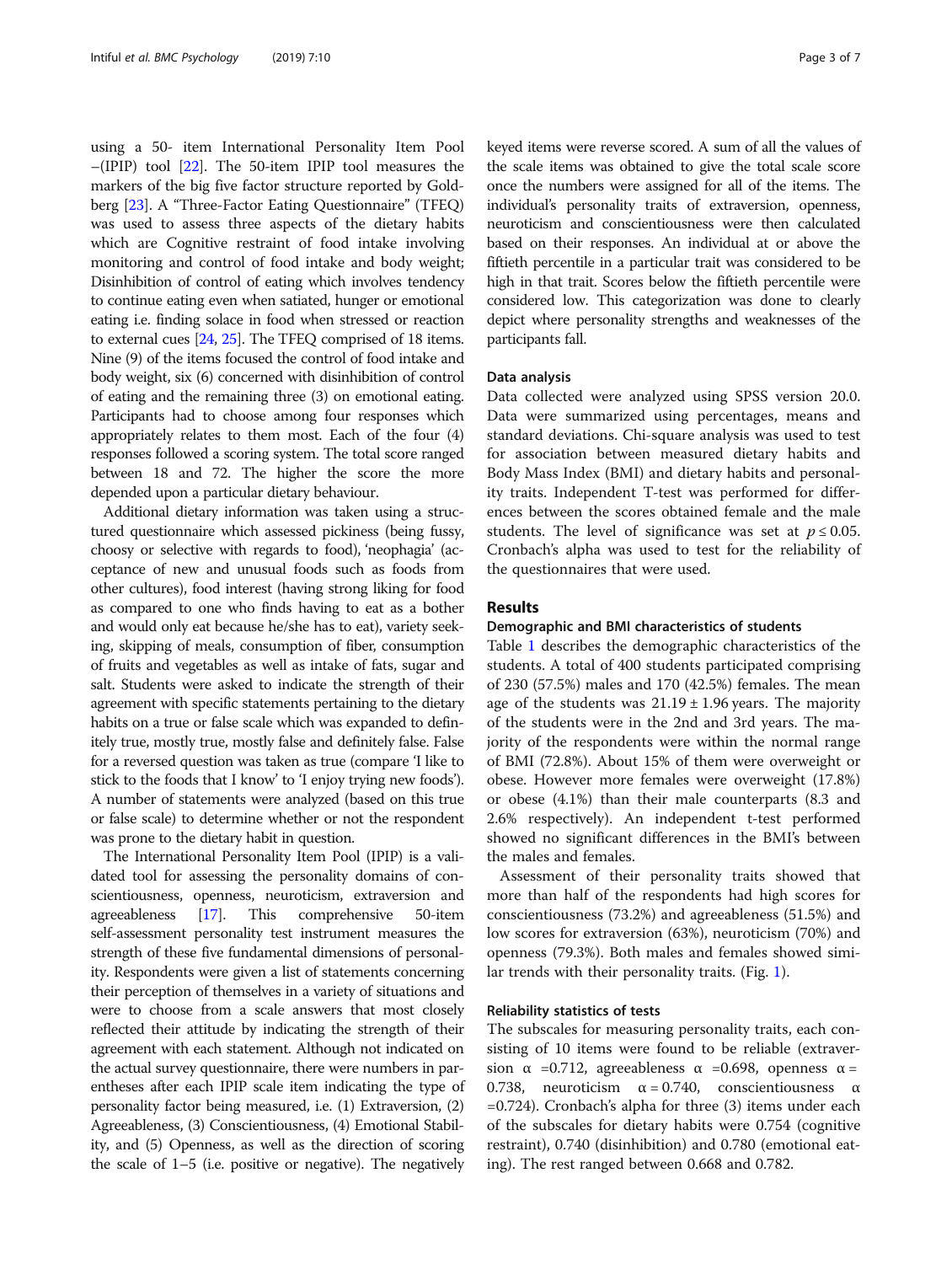<span id="page-3-0"></span>**Table 1** Demographic characteristics of respondents ( $N = 400$ )

| Variables                              | Male (230)<br>n(%)  | Female (170)<br>n (%) | Total<br>N(% )      | P-value  |
|----------------------------------------|---------------------|-----------------------|---------------------|----------|
| Age (Mean $\pm$ SD)<br>years           | $21.50 \pm$<br>2.04 | $20.76 \pm 1.77$      | $21.19 +$<br>1.96   | $0.008*$ |
| Year of study                          |                     |                       |                     |          |
| 1                                      | 50 (21.7)           | 38 (22.4)             | 88 (22.0)           |          |
| $\mathfrak{D}$                         | 63 (27.0)           | 47 (27.6)             | 110 (27.5)          |          |
| 3                                      | 55 (23.9)           | 54 (31.2)             | 109 (27.3)          |          |
| $\overline{4}$                         | 62 (26.9)           | 31 (18.2)             | 93 (23.3)           |          |
| BMI ( $\text{kg/m}^2$ )<br>$Mean + SD$ | $21.80 \pm$<br>3.28 | $22.41 + 3.63$        | $22.06 \pm$<br>3.44 | 0.05     |
| Underweight                            | 29 (12.7)           | 17(10.1)              | 46 (11.5)           |          |
| Normal                                 | 175 (76.1)          | 115 (68.0)            | 291 (72.8)          |          |
| Overweight                             | 19(8.3)             | 30 (17.8)             | 49 (12.3)           |          |
| Obese                                  | 6(2.6)              | 7(4.1)                | 13(3.3)             |          |

# Dietary habit traits of students

Table [2](#page-4-0) shows the percentage of students exhibiting the various dietary traits and the P-values obtained after conducting an independent T-test for differences between the scores obtained by the females and the males. Significant differences were observed between the males and females in the areas of emotional eating, pickiness, neophagia, fiber consumption, sugar and salt moderation. A significant proportion of females than males reported being emotional eaters, picky eaters, practicing neophagia and consuming fiber-rich foods. The proportion of male respondents reporting moderate sugar intake was significantly higher than the proportion observed in females. No differences were observed with salt intake between males and females.

# Relationship between personality traits, dietary habits and BMI

The association between the personality traits, dietary habits and BMI of the students are shown on Tables [3](#page-4-0) and [4](#page-4-0). No significant association was observed between BMI and dietary habits, however pickiness was positively associated with waist-to-hip ratio in both males and females. In determining the association between personality trait and dietary habits, extraversion ( $p = 0.028$ ), agreeableness ( $p =$ 0.045) and openness ( $p = 0.009$ ) were all significantly linked to neophagia. Extraversion was significantly associated with food interest  $(p = 0.008)$ , conscientiousness significantly associated with variety  $(p = 0.045)$ , agreeableness was also associated with skipping meals ( $p = 0.007$ ) and conscientiousness associated with moderate sugar intake ( $p = 0.006$ ).

# **Discussion**

This study reports on an understudied area of nutrition research in Ghana where the relationship between an individual's personality trait and dietary habits were investigated. The majority of the students had high scores on conscientiousness describing themselves in ways that portray self-discipline, dutifulness and planned behaviour as compared to disorderliness. Some trait characteristics for individuals having high scores for conscientiousness include being practical, thorough, neat, efficient, systematic and careful [\[26\]](#page-6-0). It is therefore commendable to have a high number of students exhibiting this trait. A slightly higher number of females were found to have high levels of conscientiousness in this study. This agrees with findings that this trait is exhibited more in females than males [[27](#page-6-0)]. About 51.5% scored high on agreeableness in this study. This finding contradicts the findings of Cho et al. [[28](#page-6-0)] where more of the respondents scored higher on agreeableness compared to the other traits. Individuals

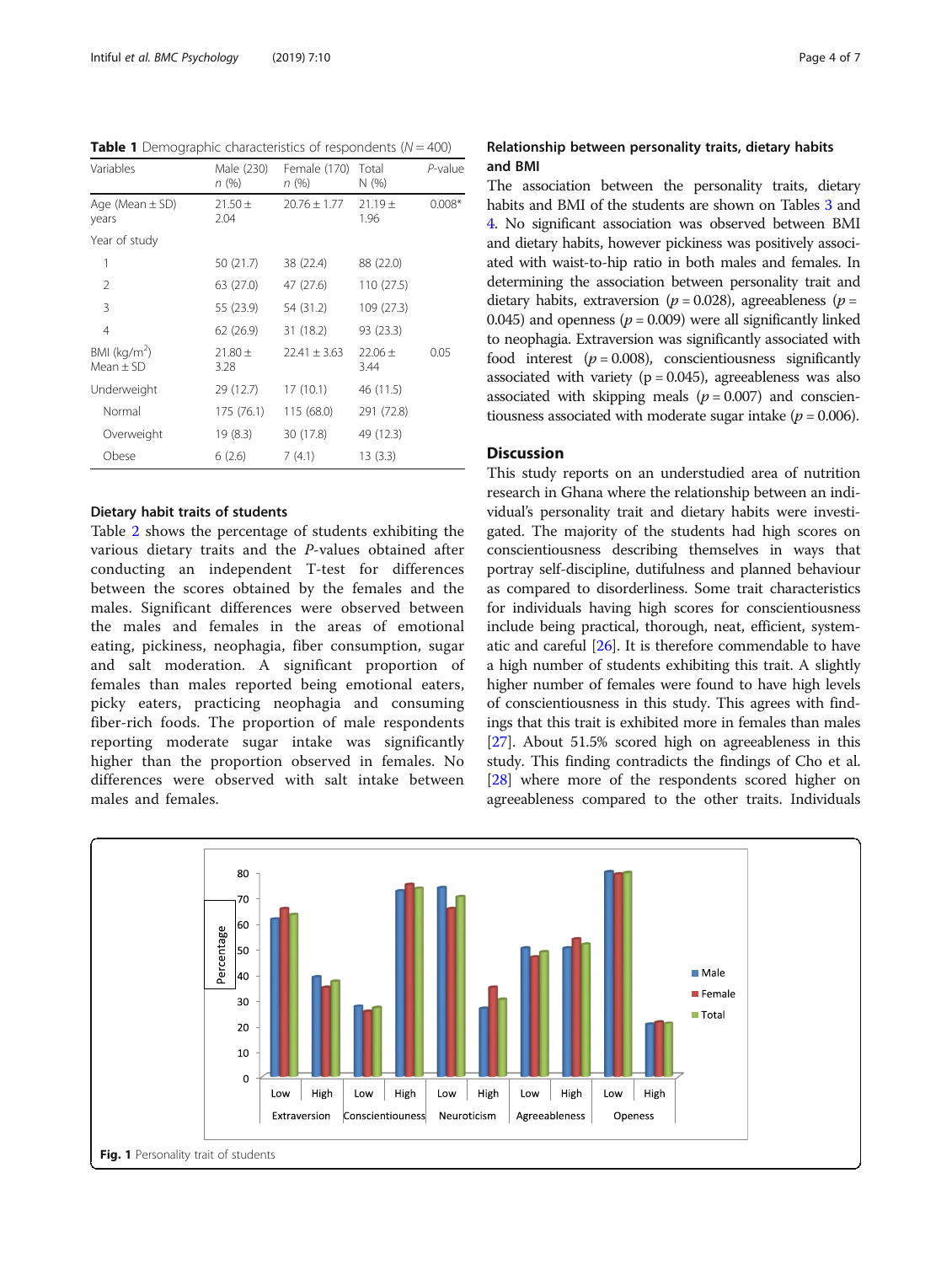with high scores for agreeableness can be described as kind, sympathetic, trustful, cooperative and considerate [[27](#page-6-0)]. The differences in scores could be attributed to the category of people in the different studies. This study was mainly among young adults whiles Cho et al. [\[28\]](#page-6-0) focused on adolescents. Because adolescents are still mainly under parental control, it is likely that they may tend to exhibit the characteristics of agreeableness as explained earlier.

More males than females scored high on neuroticism. This also contradicts some studies [[29](#page-6-0), [30\]](#page-6-0) in which female participants had high scores for neuroticism and agreeableness suggesting a more emotional and sociable personality compared to the male participants who had high scores in extraversion, conscientiousness and openness. Fischer et al. [\[30](#page-6-0)] also revealed that women tend to

Table 3 Association between personality traits and dietary habits of students

report more negative emotionality than men which in turn affect their dietary habits.

In this study, neuroticism was not significantly associated with any of the dietary habits. This is in contrast with other similar studies in which neuroticism was associated with dietary habits such as pickiness, neophobia, breakfast skipping and promotion of other unhealthy food choices [[1,](#page-5-0) [29](#page-6-0), [31\]](#page-6-0). In yet another study, it was reported that lower scores of neuroticism were associated with making healthy dietary choices [\[32\]](#page-6-0). It is difficult to explain in the present study why neuroticism was not significantly associated with any of the dietary habits. Conscientiousness was associated with variety and sugar moderation. In other similar studies, conscientiousness was linked to healthy eating behaviors such as avoidance of sweets, confectionaries and consumption of fruits [29. 31], regular eating time and

<span id="page-4-0"></span>

|                        | Total | Males | Females | $P$ – value |
|------------------------|-------|-------|---------|-------------|
| Disinhibition          | 19.0  | 20.9  | 16.5    | 0.635       |
| Cognitive Restraint    | 25.2  | 21.7  | 30      | 0.060       |
| Emotional eating       | 19.5  | 15.7  | 24.7    | $0.024*$    |
| Pickiness              | 29.0  | 24.8  | 34.7    | $0.031*$    |
| Neophagia              | 33.8  | 28.7  | 40.6    | $0.013*$    |
| Food interest          | 47.5  | 47.4  | 47.6    | 0.960       |
| Variety                | 43.8  | 42.6  | 45.3    | 0.593       |
| Skipped meals          | 44.0  | 43    | 45.3    | 0.654       |
| Fiber consumption      | 23.2  | 19.1  | 28.8    | $0.023*$    |
| Fruits and vegetables  | 58.2  | 56.5  | 60.5    | 0.415       |
| <b>Fats moderation</b> | 45.8  | 44.3  | 47.6    | 0.513       |
| Sugar moderation       | 36.2  | 42.4  | 31.7    | $0.029*$    |
| Salt moderation        | 45.5  | 49.6  | 40      | 0.058       |

Table 4 Association between dietary habits and BMI

Disinhibition 0.918 Conscientiousness 0.382 Emotional eating 0.686 Pickiness 0.941 Neophagia 0.676 Food Interest 0.200 Variety 0.847 Skipping Meals 6.825 Fibre Intake 0.501 Fruits and Vegetables 6.703 Fat moderation 6.255 Sugar moderation 0.050 Salt moderation 0.120

|                     | Extraversion | Conscientiousness | Neuroticism | Agreeableness | Openness |
|---------------------|--------------|-------------------|-------------|---------------|----------|
| Disinhibition       | 0.198        | 0.702             | 0.541       | 0.135         | 0.699    |
| Cognitive Restraint | 0.531        | 0.996             | 0.353       | 0.359         | 0.579    |
| Emotional eating    | 0.455        | 0.805             | 0.205       | 0.768         | 0.800    |
| Pickiness           | 0.177        | 0.323             | 0.665       | 0.870         | 0.985    |
| Neophagia           | $0.028*$     | 0.243             | 0.908       | $0.045*$      | $0.009*$ |
| Food Interest       | $0.008*$     | 0.968             | 0.827       | 0.528         | 0.887    |
| Variety             | 0.273        | $0.045*$          | 0.582       | $0.005*$      | 0.675    |
| Skipping meals      | 0.220        | 0.066             | 0.629       | $0.007*$      | 0.713    |
| Fiber               | 0.171        | 0.764             | 0.588       | 0.092         | 0.780    |
| Fruits              | 0.965        | 0.126             | 0.177       | 0.310         | 0.679    |
| Fat moderation      | 0.634        | 0.642             | 0.196       | 0.310         | 0.213    |
| Sugar moderation    | 0.249        | $0.006*$          | 0.734       | 0.248         | 0.780    |
| Salt moderation     | 0.367        | 0.197             | 0.148       | 0.957         | 0.850    |

to gender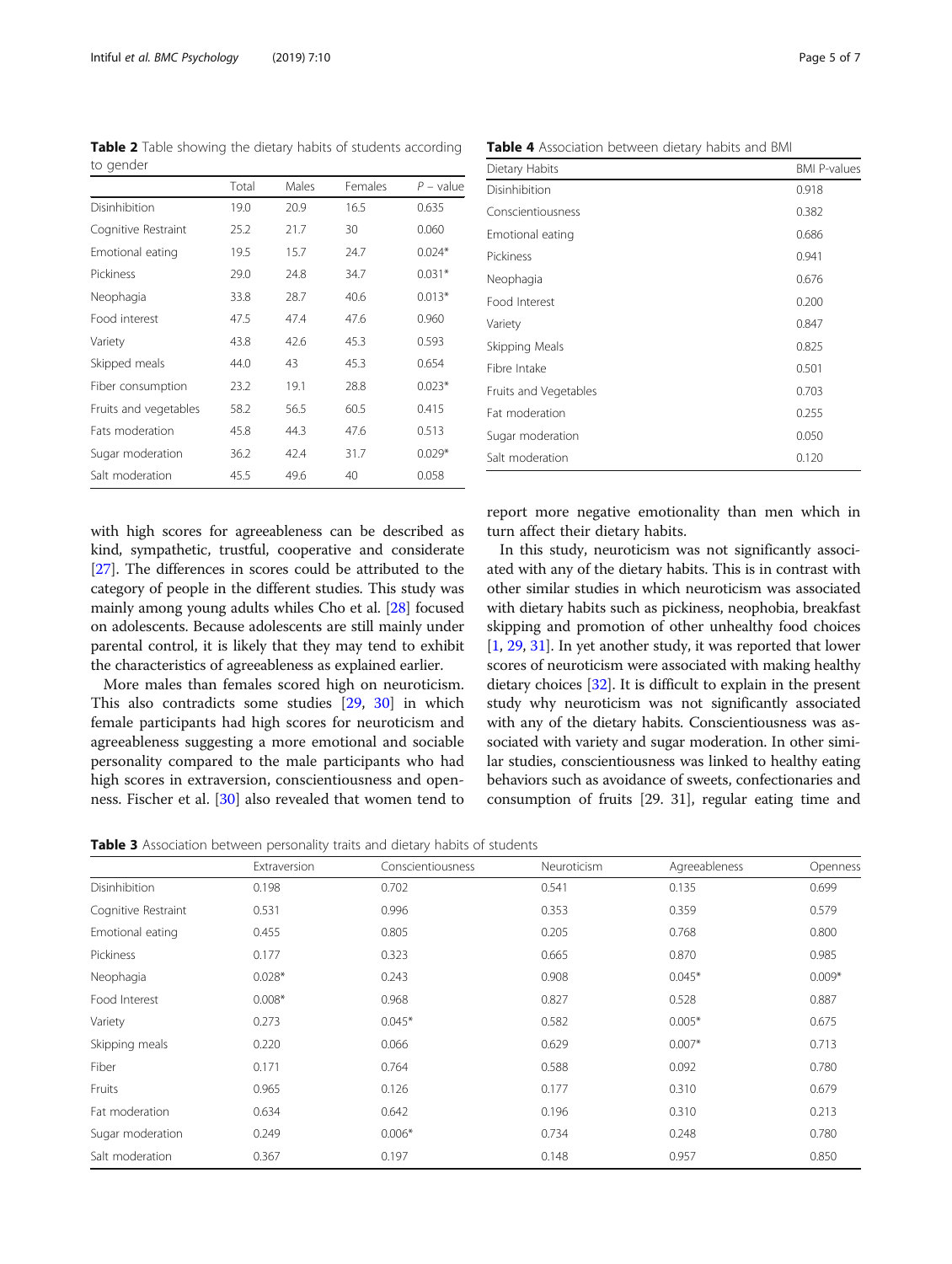<span id="page-5-0"></span>avoidance of salty foods [\[33\]](#page-6-0) with individuals having high scores for conscientiousness being more receptive to dietary advice and adoption of healthful practices [\[27,](#page-6-0) [30](#page-6-0)]. Personality traits have also been reported to correlate with dietary habits in the following descending order; conscientiousness, extraversion, agreeableness, emotional stability and openness [[33](#page-6-0)]. In this study, extraversion was positively associated with food interest and neophagia. MacNicol et al., associated food interest with unhealthy eating and extraversion [1]. Extraverts are individuals who are warm and sociable and would not only stick to the foods they know but would like to try new foods from other cultures. Extraverts also have high food interest. They do not find having to eat to be a bother or only eat because they have to eat but they express much liking for food. Conscientiousness was associated with variety seeking and moderation in salt intake. This shows the students who were disciplined, industrious and dutiful also sought variety in their diet and moderated salt intake. Other reports suggest that conscientiousness was associated with fat moderation as opposed to extraversion [\[17\]](#page-6-0). Agreeableness was associated with neophagia, variety seeking and skipping of meals. This suggests that those who like to modify their character to suit others also like to try new foods but tend to skip meals which are not encouraged. In a contradictory finding, Kikuchi & Watanabe [\[29](#page-6-0)] observed desired traits such as avoidance and dislike of salty foods, desire to be healthy and avoidance of animal fat and burnt food in individuals with high scores for agreeableness [[30](#page-6-0)].

This study could have been influenced by some limitations. The assessment of personality traits and dietary habits among the students were based on the individual's own assessment of his/her self and therefore responses could be biased. Additionally reported eating habits of students could also be influenced by their purchasing power as well as other challenges such as time, availability of food on campus and the demands of their academic work.

To the best of our knowledge, this study is a new ground in Ghana. With the increase in the prevalence of chronic diseases as a result of changing dietary habits, the need to explore relevant ways to improve dietary habits is important. This calls for interventions tailored to the individual. Therefore the need to explore personality traits of individuals that affect dietary habits cannot be overemphasized. This study is therefore relevant in spite of the total dependence on respondents to be objective in answering questions about their personality traits.

## Conclusion

Personality traits have been shown to be associated with dietary habits but further studies are required to identify persons who are at risk of diet related diseases to inform the development of appropriate dietary interventions bearing in mind the personality traits they exhibit.

#### Acknowledgements

Authors wish to thank all University of Ghana students who participated in this study.

## Funding

Not applicable.

## Availability of data and materials

All non-identifying data are available upon request to the corresponding author.

#### Authors' contributions

FI and IK conceptualized the study design. EO, FI, IK and JQ participated in data collection and analysis. FI, IK, JQ and EO wrote the manuscript. All authors read and approved the final manuscript.

#### Ethics approval and consent to participate

Ethical approval was obtained from the Protocol and Ethics Review committee of the School of Biomedical and Allied Health Sciences, University of Ghana. The reference number is SBAHS-ET./10,443,580/AA/6A/2012–2013. Written informed consent was sought from all participating students.

#### Consent for publication

Not applicable.

#### Competing interests

Authors declare no competing interests.

#### Publisher's Note

Springer Nature remains neutral with regard to jurisdictional claims in published maps and institutional affiliations.

#### Author details

<sup>1</sup>School of Biomedical and Allied Health Sciences, Department of Dietetics University of Ghana, P.O. Box KB 143, Korle- Bu, Accra, Ghana. <sup>2</sup>School of Pharmacy, Department of Pharmacy Practice and Clinical Pharmacy, University of Ghana, Accra, Ghana.

# Received: 1 June 2017 Accepted: 18 February 2019 Published online: 22 February 2019

#### References

- 1. MacNicol SA, Murray SM, Austin EJ. Relationships between personality, attitudes and dietary behaviour in a group of Scottish adolescents. Personal Individ Differ. 2003;35(8):1753–64.
- 2. Ganasegeran K, Al-Dubai SAR, Qureshi AM, Al-abed AA, Rizal AM, Aljunid SM. Social and psychological factors affecting eating habits among university students in a Malaysian medical school: a cross-sectional study. BMC Nutr Journal. 2012;11(1):48.
- 3. Deliens T, Clarys P, De Bourdeaudhuij I, Deforche B. Determinants of eating behaviour in university students: a qualitative study using focus group discussions. BMC Public Health. 2014;14:53.
- 4. van den Bree MB, Przybeck M, Robert Cloninger TR. Diet and personality: associations in a population-based sample. Appetite. 2006;46(2):177–88.
- 5. Brownell KD, Cohen LR. Adherence to dietary regimens 1: an overview of research. Behav Med. 1995;20(4):149–54.
- 6. Fassino S, Leombruni P, Pierò A, Daga GA, Amianto F, Rovera G, Rovera GG. Temperament and character in obese women with and without binge eating disorder. Compr Psychiatry. 2002;43(6):431–7.
- 7. Hays NP, Bathalon GP, McCrory MA, Roubenoff R, Lipman R, Roberts SB. Eating behavior correlates of adult weight gain and obesity in healthy women aged 55-65 y. Am J Clin Nutr. 2002;75(3):476–83.
- 8. Provencher V, Bégin C, Gagnon-Girouard M-P, Tremblay A, Boivin S, Lemieux S. Personality traits in overweight and obese women: associations with BMI and eating behaviors. Eat Behav. 2008;9(3):294–302.
- 9. Schacter DL, Gilbert DT. Wegner DM Psychology. 2nd ed. New York: Worth; 2011.
- 10. Matthews G, Deary IJ, Whiteman MC. Personality traits. 2009. Cambridge University Press.
- 11. Digman JM. Personality structure: emergence of the five-factor model. Annu Rev Psychol. 1990;41(1):417–40.